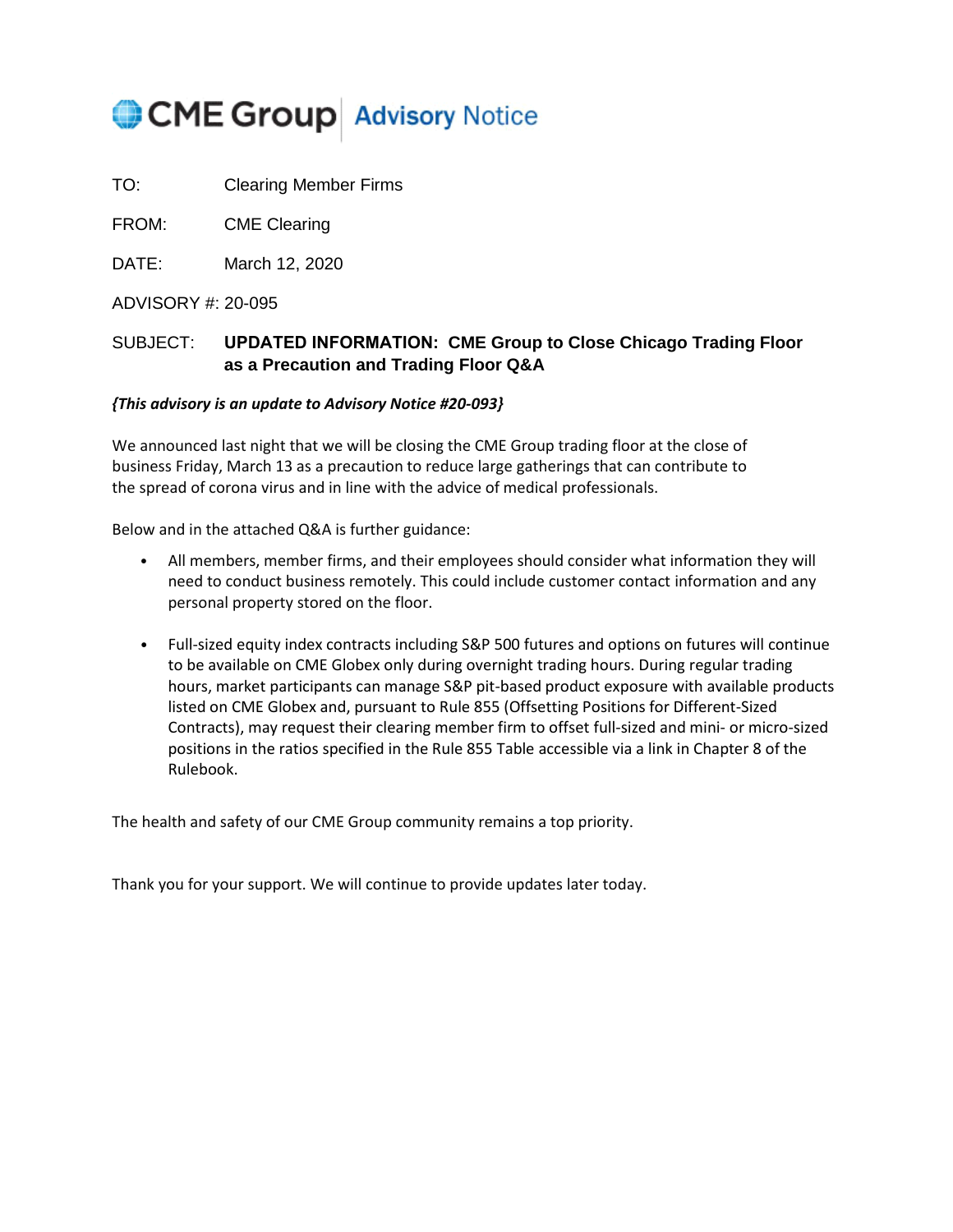# **CME Group Closes Chicago Trading Floor as a Precaution Trading Community Q&A March 12, 2020**

#### **1. Why are you closing the trading floor? When will it close?**

The health and safety of our CME Group community continues to be our top priority. We will close our Chicago trading floor as of the close of business Friday, March 13, 2020 as a precaution to reduce large gatherings that can contribute to the spread of coronavirus in line with the advice of medical professionals.

# **2. Has a case of coronavirus been confirmed on the trading floor or in the building?**

No. CME Group is taking this step out of an abundance of caution.

## **3. Do you plan to close the trading floor permanently?**

The reopening of the trading floor will be evaluated as more medical guidance on the coronavirus becomes available.

## **4. How can I trade the standard S&P contract when the floor is closed?**

Full-sized equity index contracts including S&P 500 futures and options on futures will continue to be available on CME Globex only during overnight trading hours. During regular trading hours, market participants can manage S&P pit-based product exposure with available products listed on CME Globex and, pursuant to Rule 855 (Offsetting Positions for Different-Sized Contracts), may request their clearing member firm to offset full-sized and mini- or micro-sized positions in the ratios specified in the Rule 855 Table accessible via a link in Chapter 8 of the Rulebook.

Ex-pit transactions on Standard S&P 500 contracts will still be permitted - this includes block trades and EFRPs for options and only EFRPs for futures.

#### **5. How can I trade S&P Flex Options when the floor is closed?**

For those S&P Flex Options that were previously initiated and listed, participants will be able to trade them electronically on CME Globex or via a block trade. Effective immediately, you will not be able to initiate any new S&P Flex Options.

# **6. How will CME Direct operate when the floor is closed? How will I get access?**

There will be no changes to how CME Direct operates today. For more information on CME Direct and how to get access, visit http://www.cmegroup.com/trading/cme-direct.html.

#### **7. What are the rules and procedures on pre-execution discussions?**

The Market Regulation Advisory Notices related to pre-execution rules and procedures are available at https://www.cmegroup.com/rulebook/rulebook-harmonization.html. Market Regulation Advisory Notices related to block trading are available at: https://www.cmegroup.com/rulebook/files/cme-group-Rule-526.pdf.